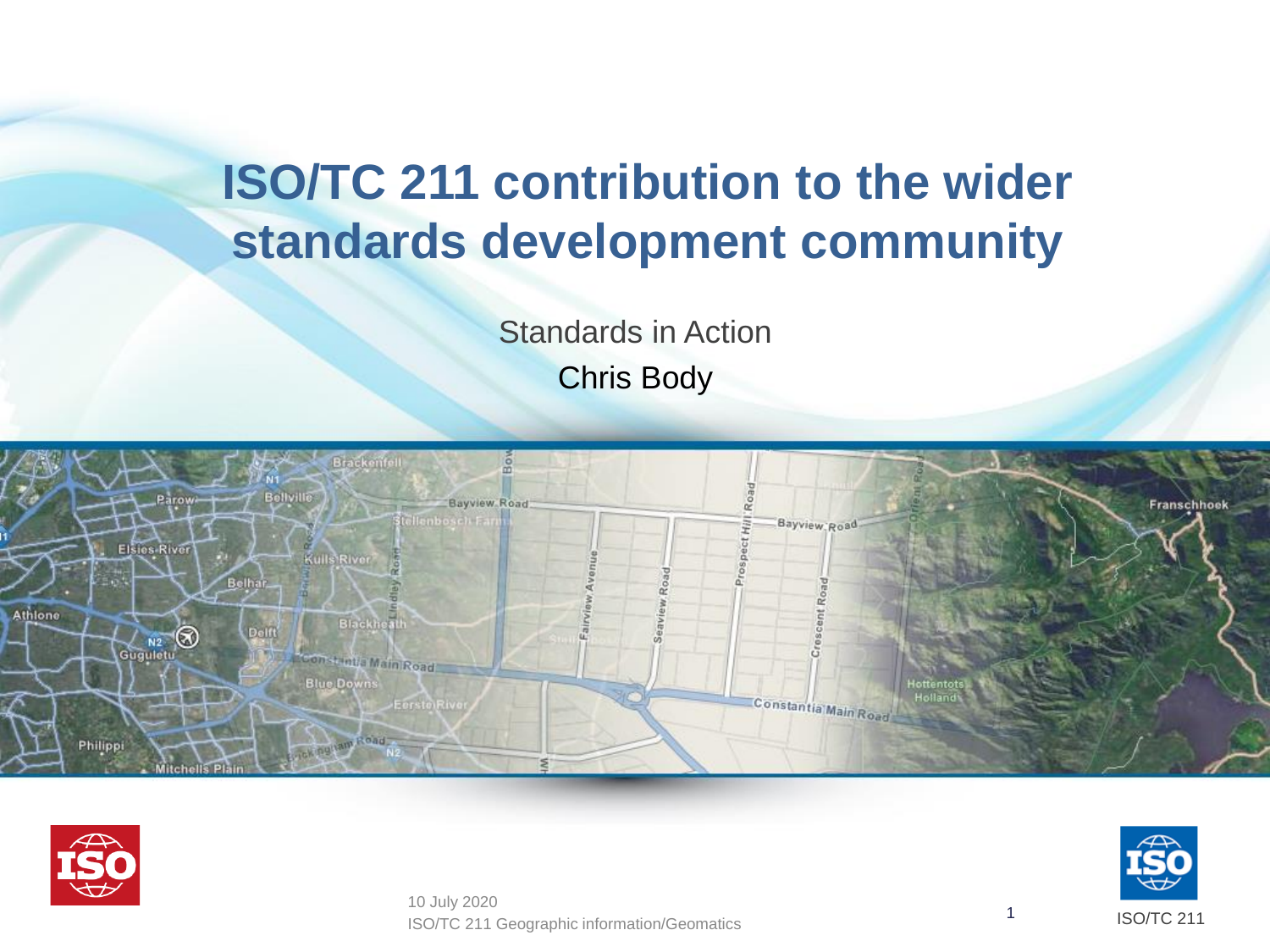# **Outline**

- What matters to us
- Our Liaison (Internal & External)
- Collaboration Opportunities
- Final thoughts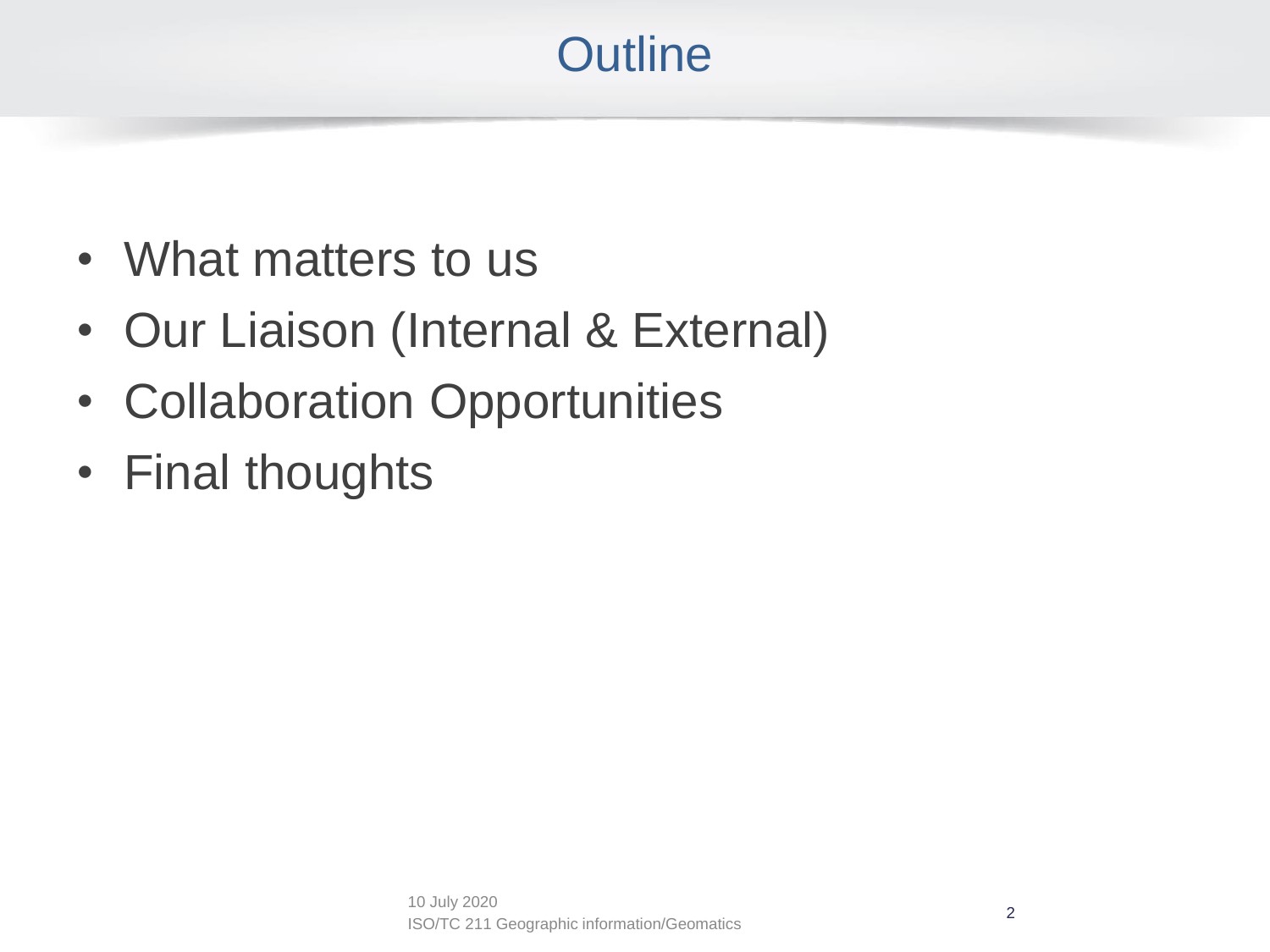#### What matters to us

- ISO/TC 211 is responsible for a couple of important topics/disciplines associated with the development of geographic information/geomatics standards
	- Geodesy (positioning), coordinate referencing,
		- Addressing
		- Navigation
		- Discrete Global Grid Systems
	- Land Information
		- Land Property
		- Land Use
	- **Imagery**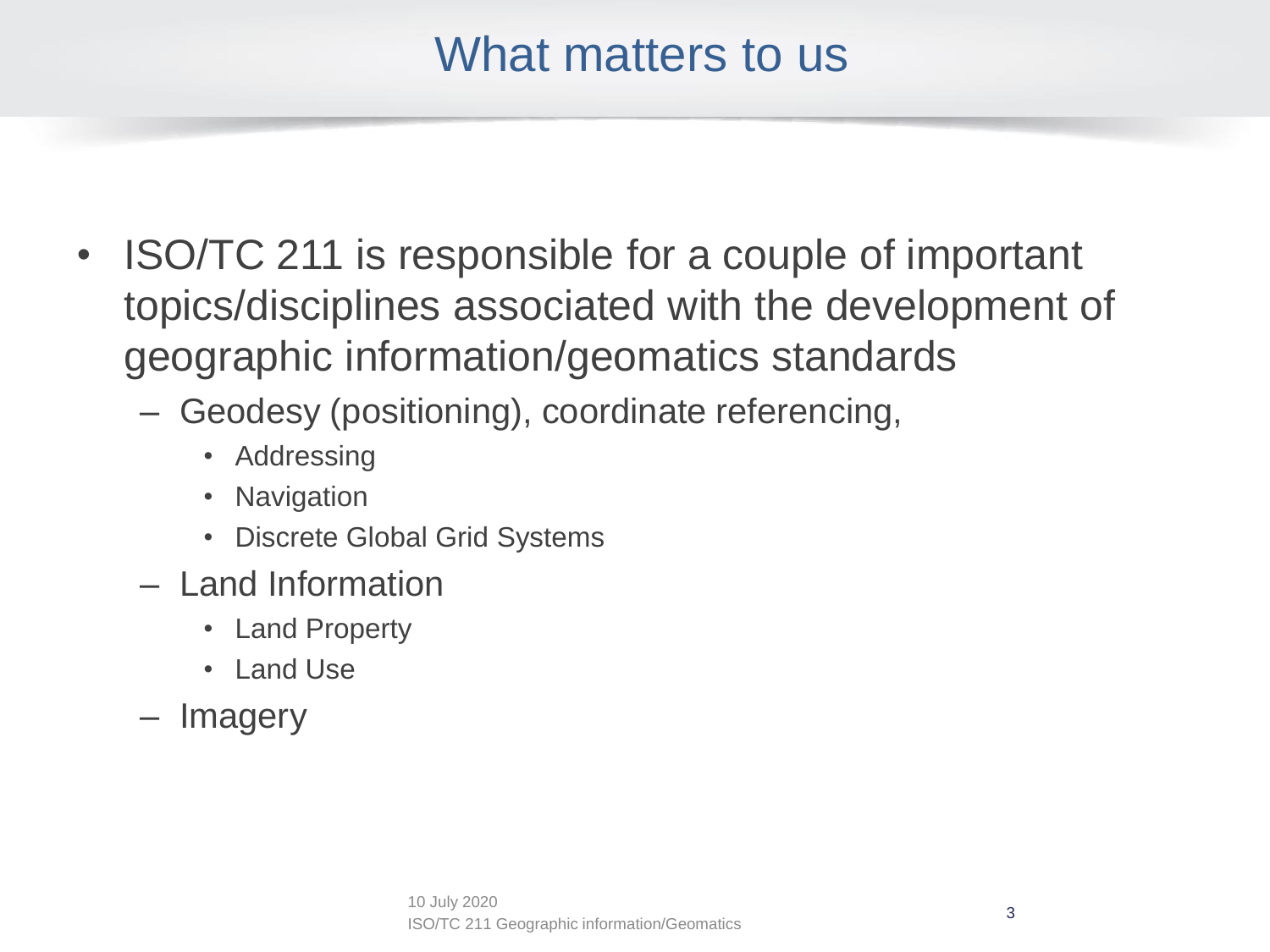#### What matters to us

- Good information management
	- Principles of our data development (General Feature Model)
	- Metadata
	- Quality
	- Semantics, Ontologies, Terminologies, Vocabularies
	- Data models and their management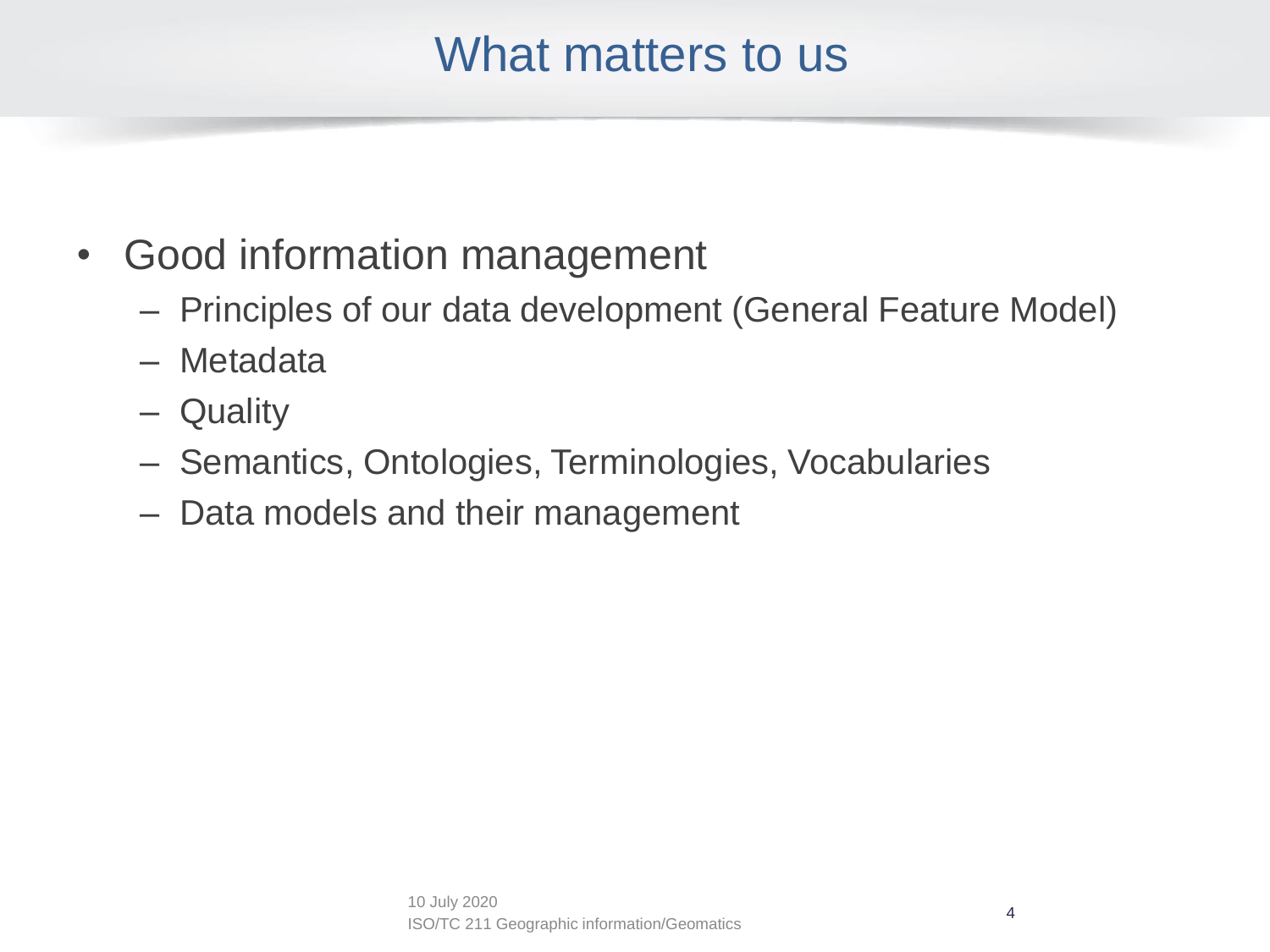#### What matters to us

- Working Groups
	- WG4 Geospatial Services
	- WG6 Imagery
	- WG7 Information Communities
	- WG9 Information Management
	- WG10 Ubiquitous Public Access
	- Joint Working Groups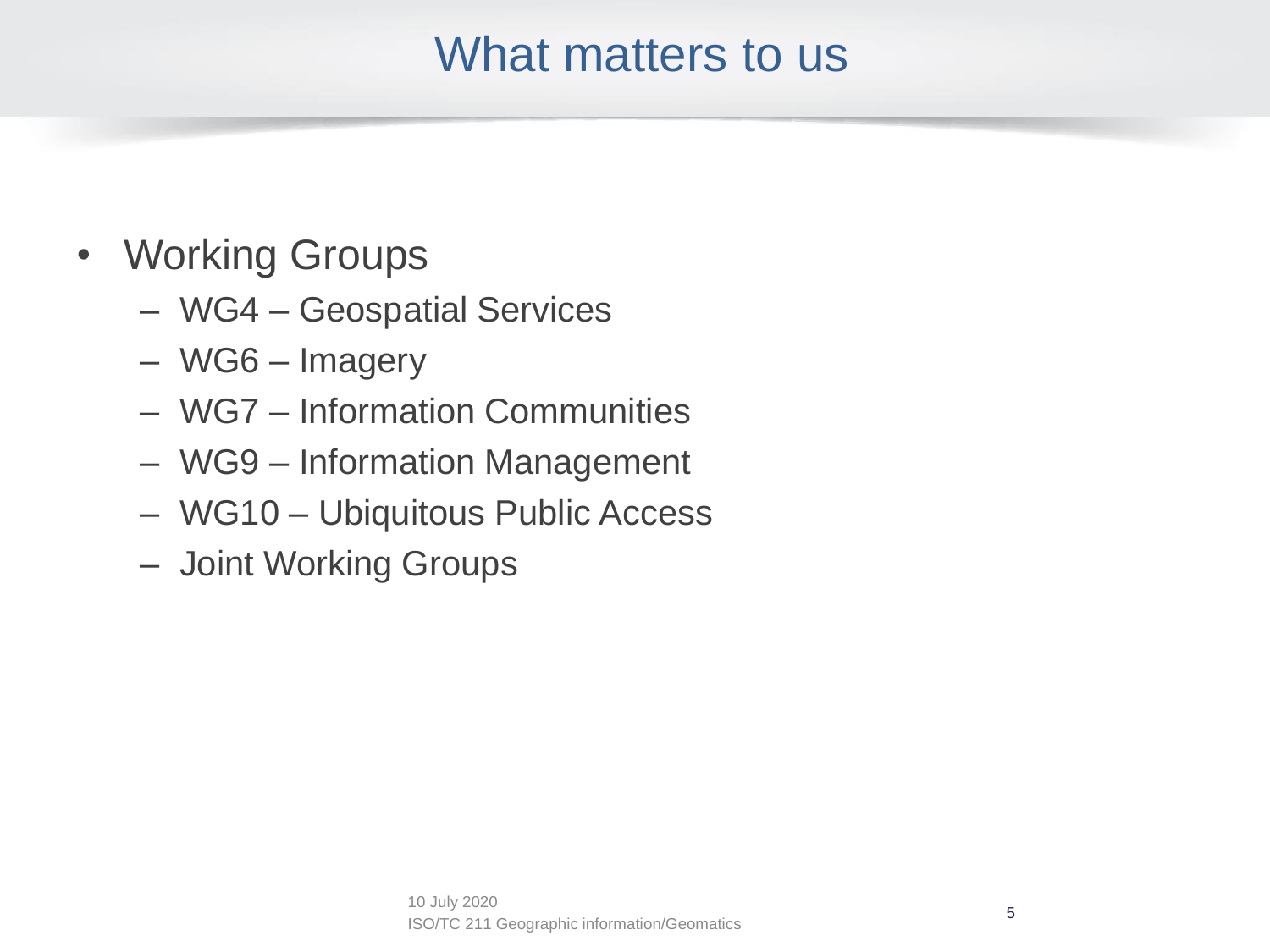- Existing standards engagement work
	- ISO TR 23262 GIS (Geospatial)/BIM Interoperability *ISO/TC 59/SC13 Organisation of Information about Construction Works*
	- ISO TR 19169 Gap analysis: To map and describe the differences between the current Geographic Data Files (GDF) and ISO/TC 211 conceptual models to suggest ways harmonise and resolve conflicting issues.

*ISO/TC 204 Intelligent Transport Systems*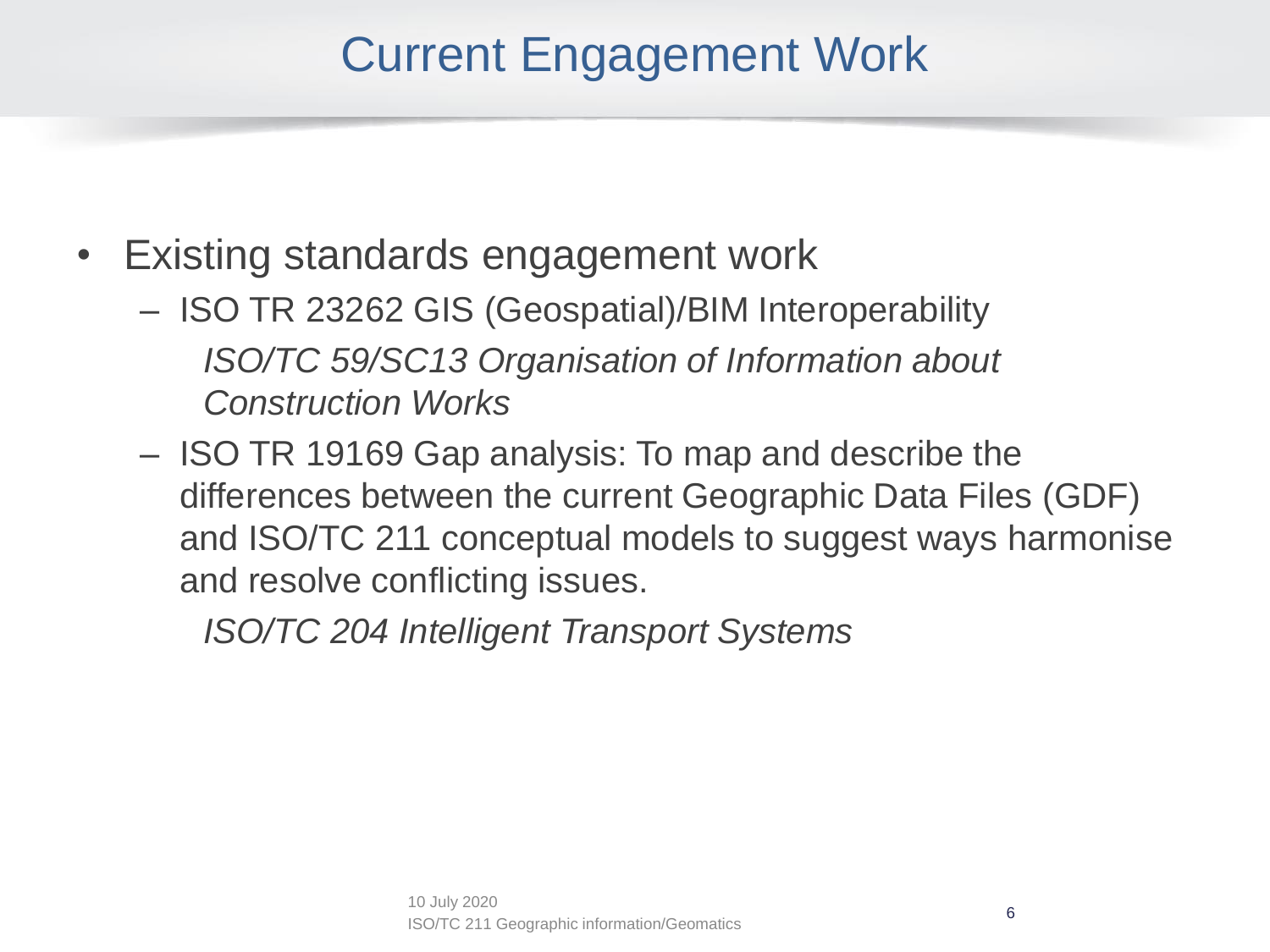- Existing Key Internal Liaison
	- ISO/IEC JTC1/AG11 Digital Twin
	- ISO/IEC JTC1/WG11 Smart Cities
	- ISO/IEC JTC1/SC24 Computer Graphics, Image Processing and Environmental Data Representation
	- ISO/IEC JTC1/SC32 Data Management and Interchange
	- ISO/IEC JTC1/SC 41 Internet of Things and Related Technologies
	- ISO/TC 20/SC13 Space Data and Information Transfer Systems
	- ISO/TC 20/SC16 Unmanned Aircraft Systems
	- ISO/TC 59/SC13 Organisation of Information about Construction **Works**
	- ISO/TC 69 Applications of Statistical Methods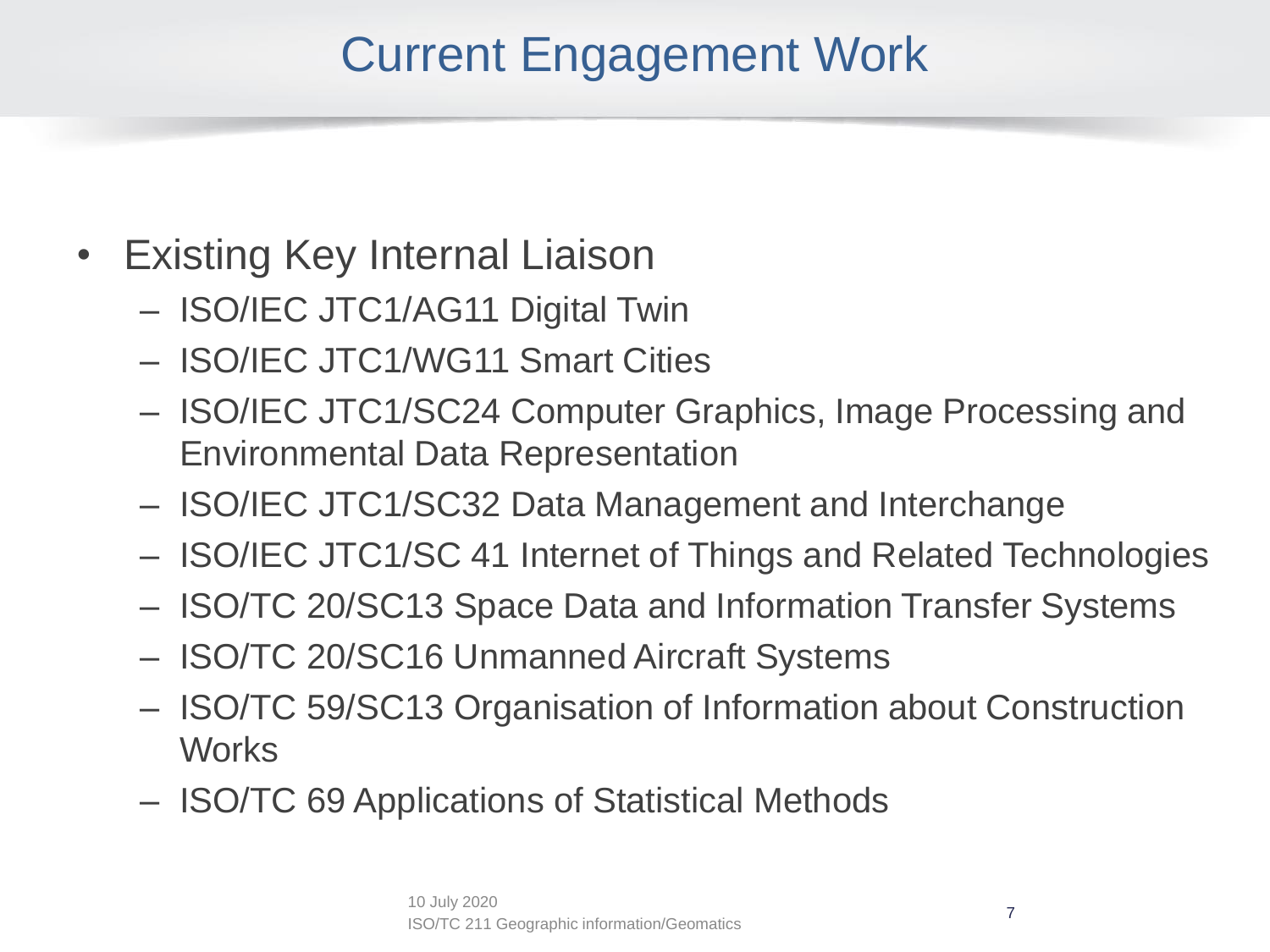- Existing Key Internal Liaison
	- ISO/TC 154 Processes, Data Elements and Document in Commerce, Industry & Administration
	- ISO/TC 172/SC6 Geodetic and Surveying Instruments
	- ISO/TC 184/SC4 Industrial Data
	- ISO/TC 204 Intelligent Transport Systems
	- ISO/TC 207 Environmental Management
	- ISO/TC 268 Sustainable Cities and Communities
	- ISO/TC 307 Blockchain and Distributed Ledgers Technologies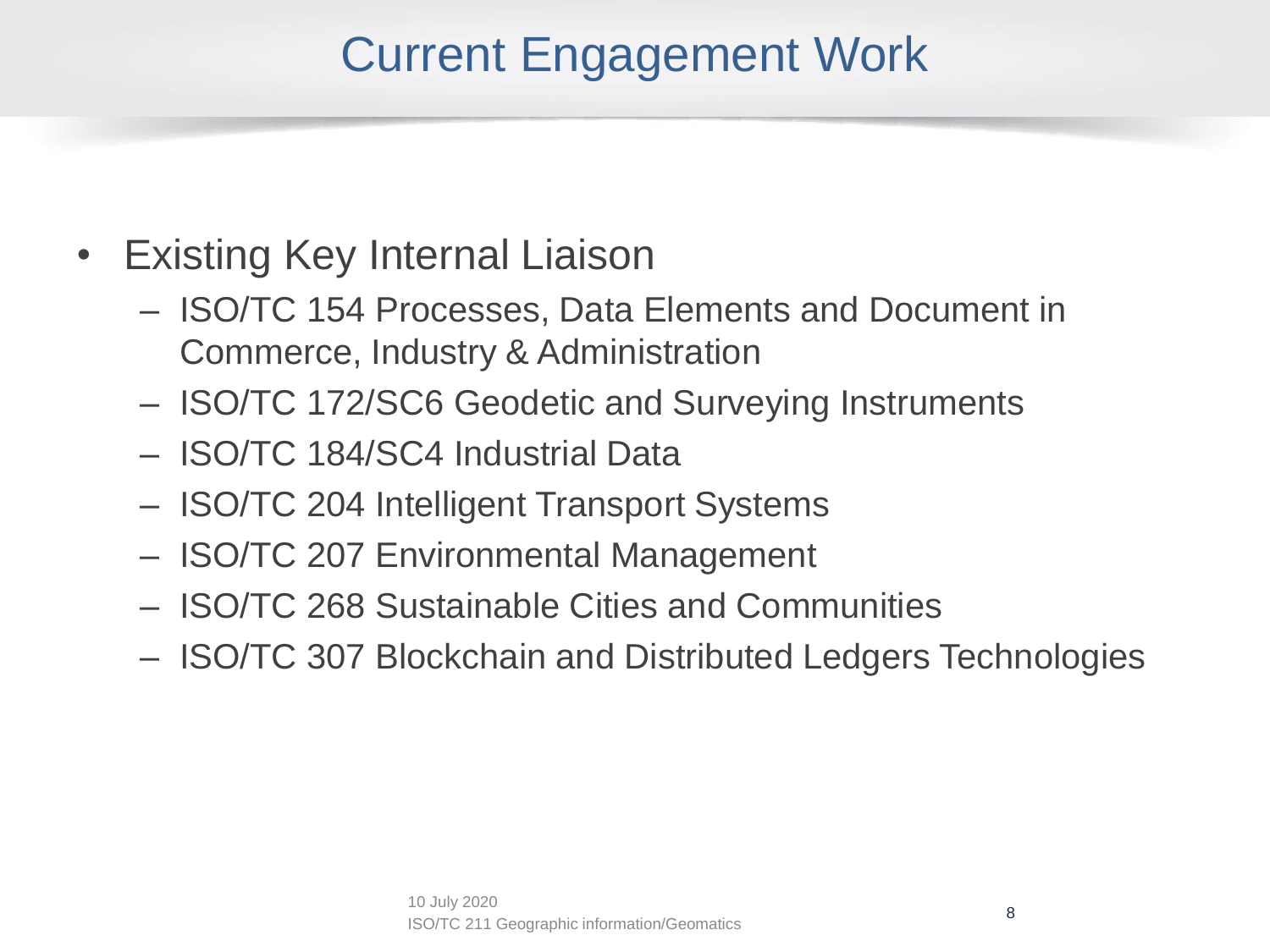- Existing Key External Liaison
	- Committee on Earth Observation Satellites/Working Group on Systems and Services (CEOS/WGISS)
	- Defence Geospatial Information Working Group (DGIWG)
	- Energistics
	- European Commission Joint Research Centre (JRC)
	- Global Spatial Data Infrastructure (GSDI)
	- IEEE Geoscience and Remote Sensing Society
	- International Association of Geodesy (IAG)
	- International Association of Oil and Gas Producers (IOGP)
	- International Federation of Surveyors (FIG)
	- International Hydrographic Organization (IHO)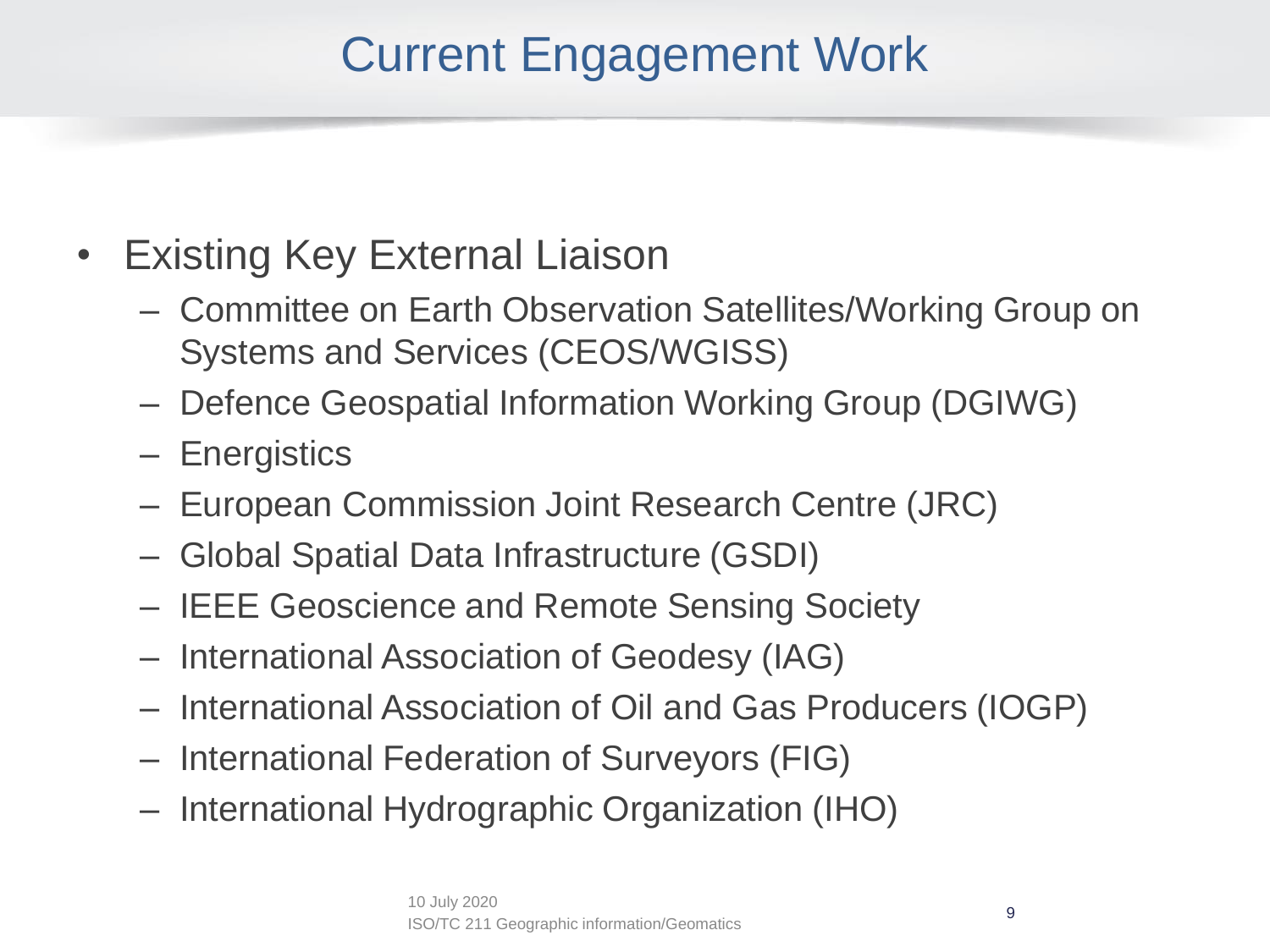- Existing Key External Liaison
	- International Society for Photogrammetry and Remote Sensing (ISPRS)
	- Open Geospatial Consortium (OGC)
	- United Nations Committee of Experts on Global Geospatial Information Management (UN-GGIM)
	- United Nations Group of Experts on Geographical Names (UN-GEGN)
	- Universal Postal Union (UPU)
	- W3C
	- World Bank
	- World Meteorological Organization (WMO)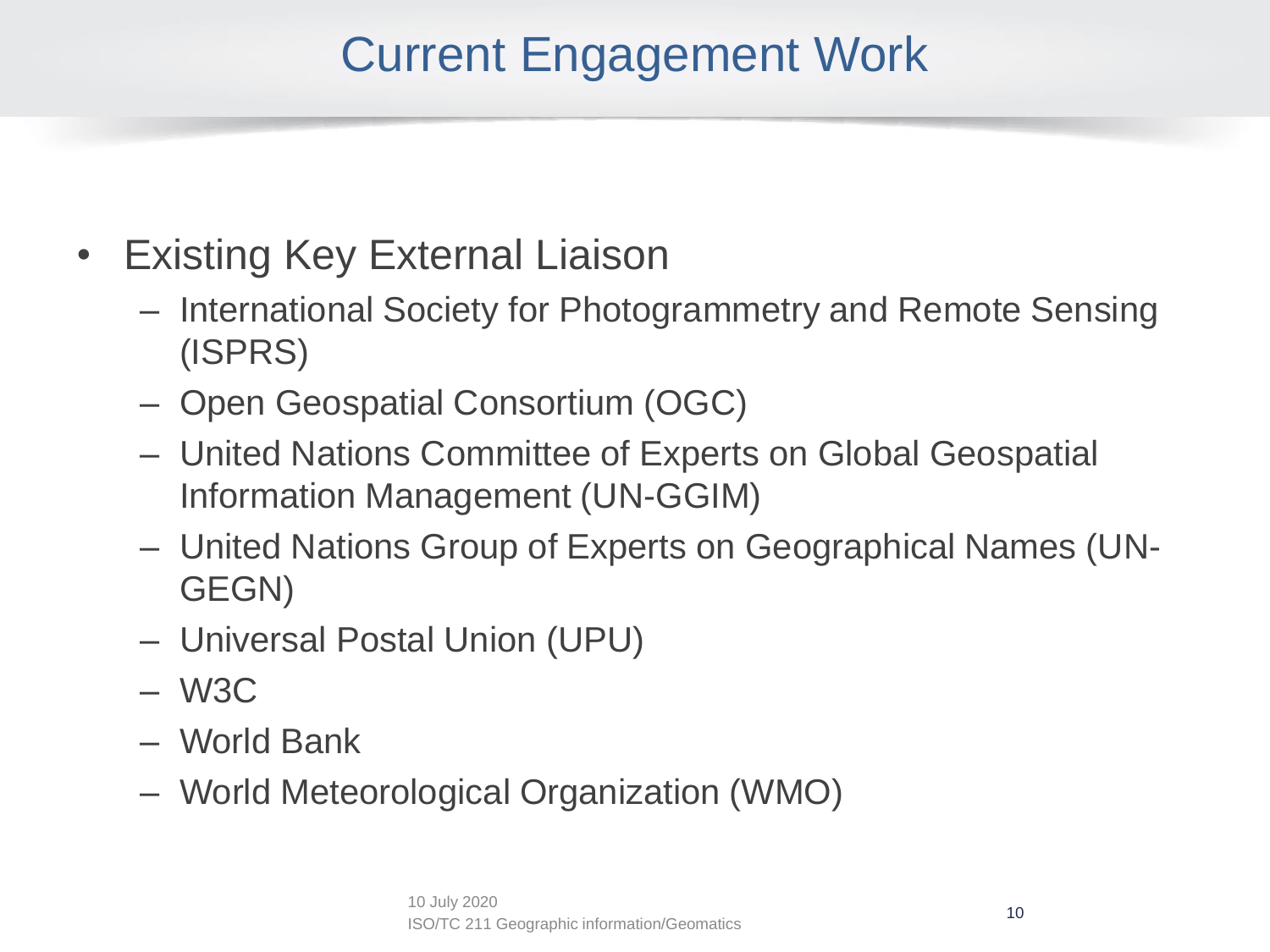# Collaboration Opportunities

- Industry and Academia
- We need to do more than just engage, we did to collaborate and contribute
- How can we internally improve this engagement
- External liaison brings other ideas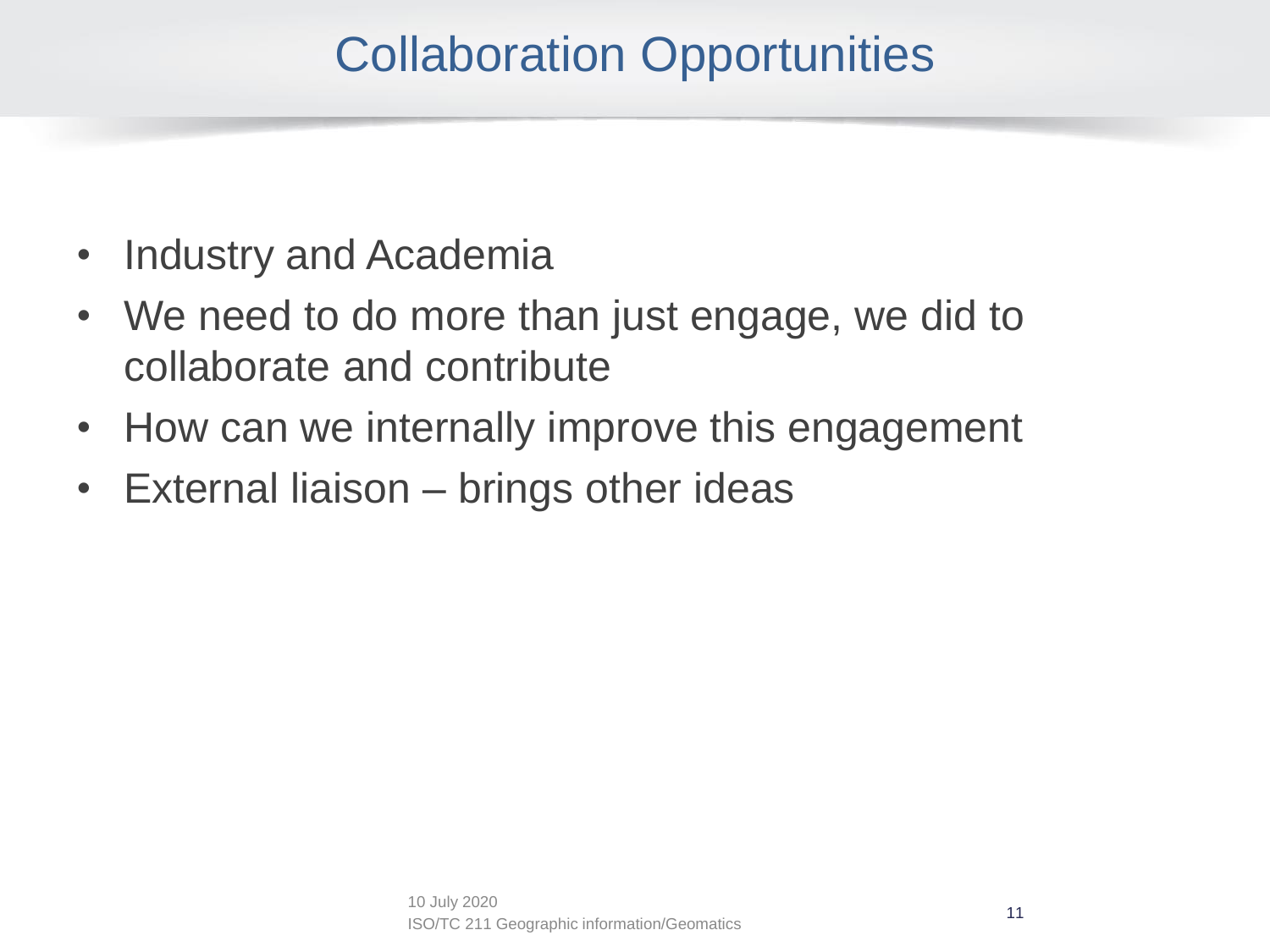#### Final thoughts

- We all want interoperability actually it's a must
- We need to do more than just engage, we need to collaborate and contribute
- Improve our procedures within WGs so we can properly collaborate and contribute